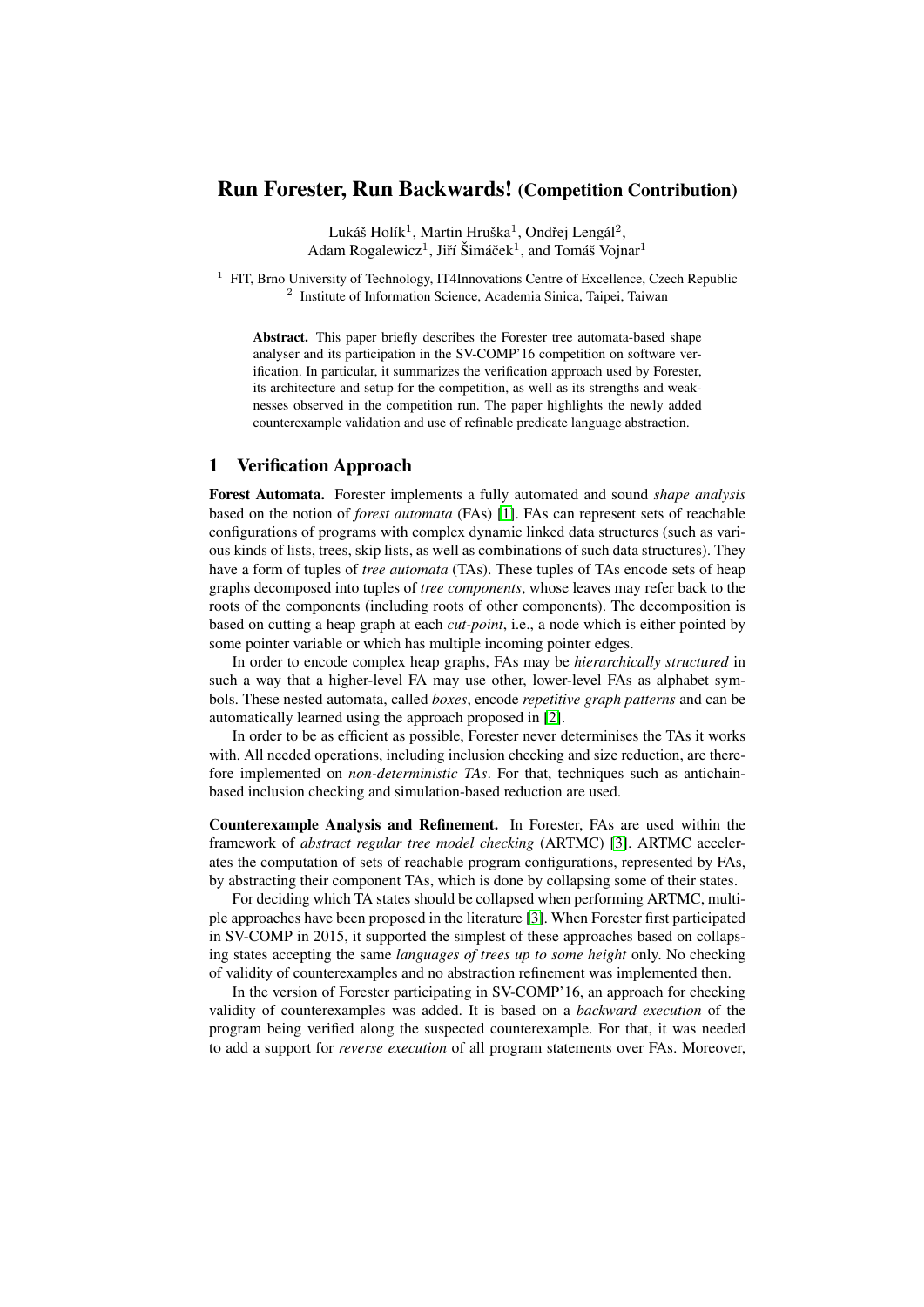a support for *intersection of FAs*, not needed before, had to be added. Intersection of FAs is a feature needed to either derive a concrete program trace from the forward and backward symbolic executions, or determine that no such a trace exists since the intersection gets empty at some point in the traces. It turns out that intersecting FAs is a quite complex task, which has to, e.g., deal with the fact that the two FAs being intersected may use a different decomposition of the heap graphs they represent.

Moreover, Forester has also been extended with the most advanced abstraction mechanism known in the context of ARTMC, namely *predicate language abstraction*. In its case, one collapses those TA states whose languages intersect the same predicate languages (represented also by TAs). The predicate languages to be used are learned in a *counterexample guided refinement* (CEGAR) loop from the TAs that are generated within backward executions of the program along spurious counterexample traces. Currently, the first execution of Forester uses the finite height abstraction, which is then refined in the further runs by combining it with the predicate language abstraction.

More details on the mentioned checking of validity of counterexamples and the refinable predicate language abstraction used in the context of FAs are still to be published, but a preliminary description can be found in [\[6\]](#page-2-3).

# 2 Tool Architecture

Forester is implemented as a *GCC plugin* using the interface over GCC provided by the Code Listener infrastructure [\[4\]](#page-2-4). GIMPLE instructions used in the intermediate GCC code are translated to instructions of a specialised register machine that Forester uses to symbolically execute programs in the abstract domain of FAs. Forester uses the VATA [\[5\]](#page-2-5) library to handle non-deterministic TAs from which FAs are built. Both Forester and VATA are implemented in C++.

# 3 Strengths and Weaknesses

The strengths of Forester are the following: (1) Forester is based on a sound verification approach, (2) its abstract domain allows one to analyse a large variety of classes of shape graphs, ranging from various kinds of (nested) lists, trees, to skip lists, and their combinations, (3) it can provide the user with error witnesses, (4) it newly analyses the counterexamples and refines the abstraction based one them, and (5) its internals (e.g., entailment checking) are built upon a well-understood automata theory and technology, which is constantly being developed by a wide community of researchers. Compared to the previous participation of Forester in SV-COMP in 2015, due to our enhancements, we were able to correctly mark 4 new bug-free benchmarks and 12 new erroneous benchmarks from the challenging Heap Data Structures category.

Among the main weaknesses of Forester is its weak support of handling non-pointer data such as integers or arrays. Therefore it participates in the Heap Data Structures category only, but even in this category it still loses some points due to not handling non-pointer features properly. Another weakness of Forester is that it does not support some advanced C language constructions. In particular, Forester currently loses the most points in the Heap Data Structures category by not implementing any support for pointers to functions. Due to this, Forester cannot analyse nearly 80 test cases. Another feature of C not fully supported by Forester are pointers to unstructured memory. Although a basic support for handling them is in place, Forester still has problems in tracking the size of an allocated unstructured memory block.